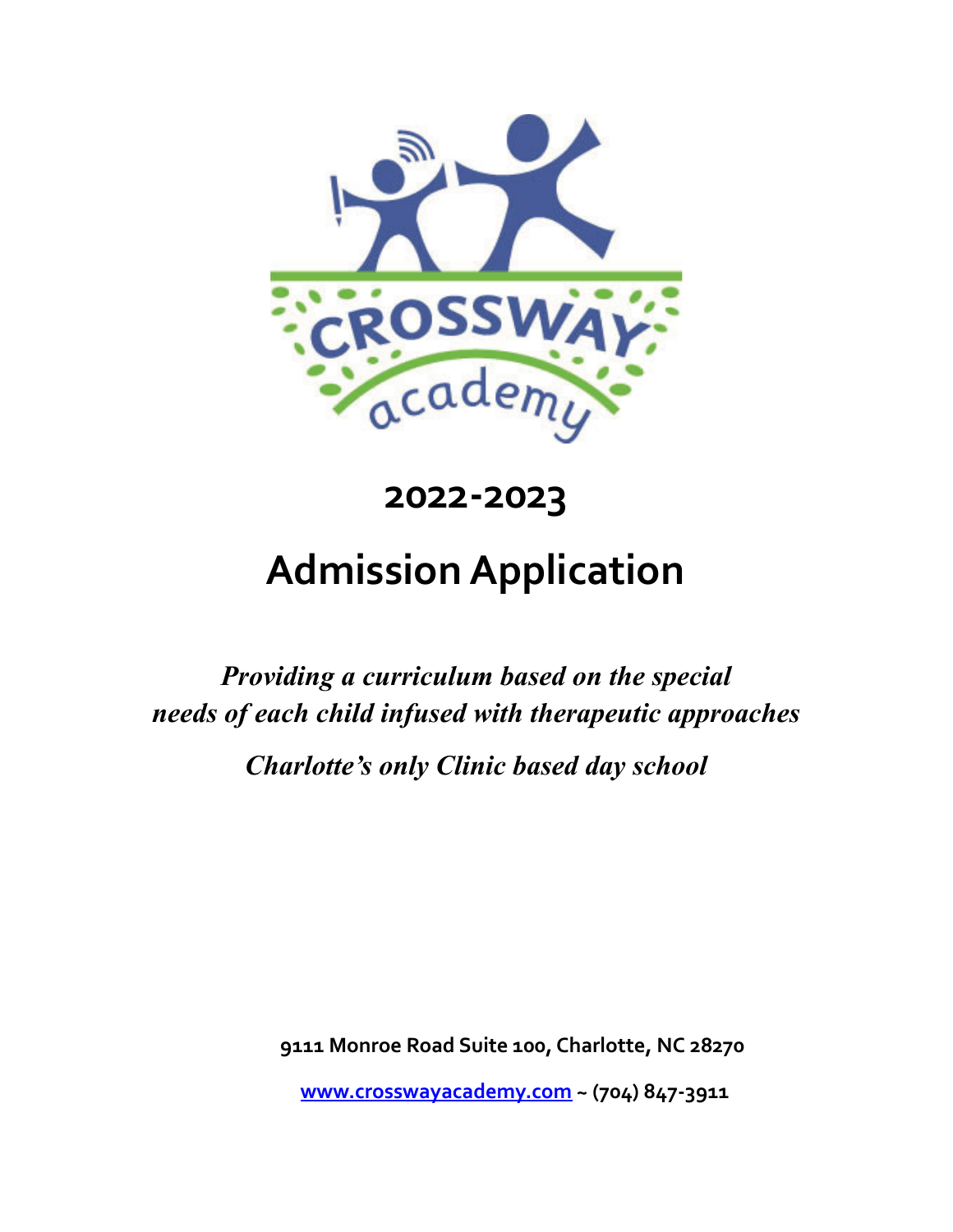## **Crossway Academy ~ Application for Admission**

### **Student Information**

| <b>Parent Information</b>                                                        |                                                                                  |  |
|----------------------------------------------------------------------------------|----------------------------------------------------------------------------------|--|
|                                                                                  |                                                                                  |  |
| Parent A's Name                                                                  |                                                                                  |  |
|                                                                                  |                                                                                  |  |
|                                                                                  |                                                                                  |  |
|                                                                                  | Work Phone ________________________________Cell Phone___________________________ |  |
| Occupation ____________________________Employer_________________________________ |                                                                                  |  |
| <b>Parent A's Email Address</b>                                                  |                                                                                  |  |
| Parent B's Name                                                                  |                                                                                  |  |
| <b>Mailing Address</b>                                                           |                                                                                  |  |
|                                                                                  |                                                                                  |  |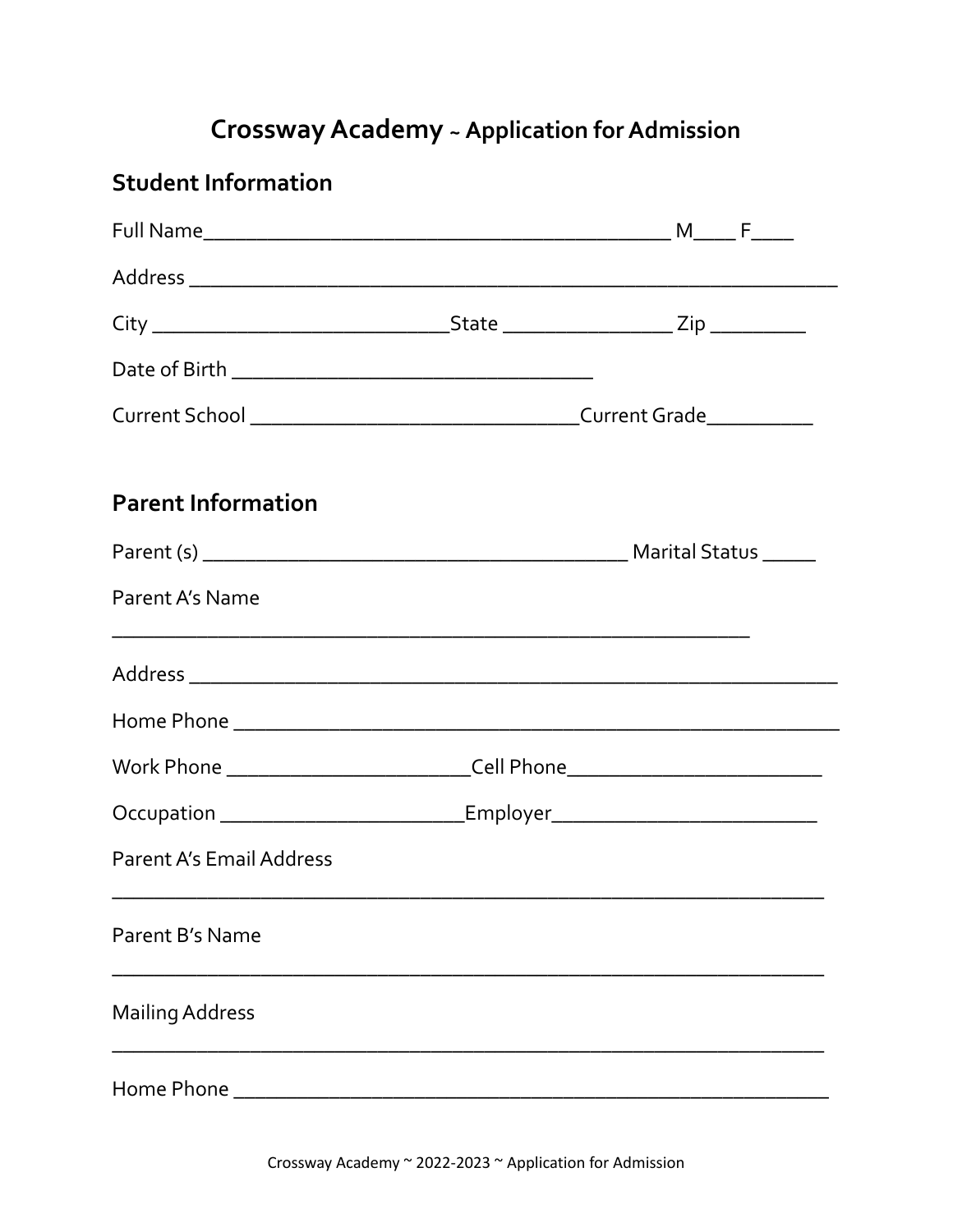|                                         | Work Phone ________________________________Cell Phone___________________________<br>Occupation ___________________________________Employer__________________________ |        |
|-----------------------------------------|----------------------------------------------------------------------------------------------------------------------------------------------------------------------|--------|
|                                         |                                                                                                                                                                      |        |
| <b>Parent B's Email Address</b>         |                                                                                                                                                                      |        |
| Family                                  |                                                                                                                                                                      |        |
| Siblings:                               |                                                                                                                                                                      |        |
| Name                                    | Age                                                                                                                                                                  | School |
|                                         |                                                                                                                                                                      |        |
|                                         |                                                                                                                                                                      |        |
| <b>School History</b>                   |                                                                                                                                                                      |        |
|                                         |                                                                                                                                                                      |        |
| <b>Previous Schools and Grade Level</b> |                                                                                                                                                                      |        |
|                                         |                                                                                                                                                                      |        |
|                                         | Does your child have an IEP? Yes______ No_____<br>Does your child have a 504 Plan? Yes________ No______                                                              |        |
|                                         |                                                                                                                                                                      |        |
| <b>Current Services</b>                 |                                                                                                                                                                      |        |
|                                         | OT _________ PT _________ Speech/Language _______ Tutoring ________                                                                                                  |        |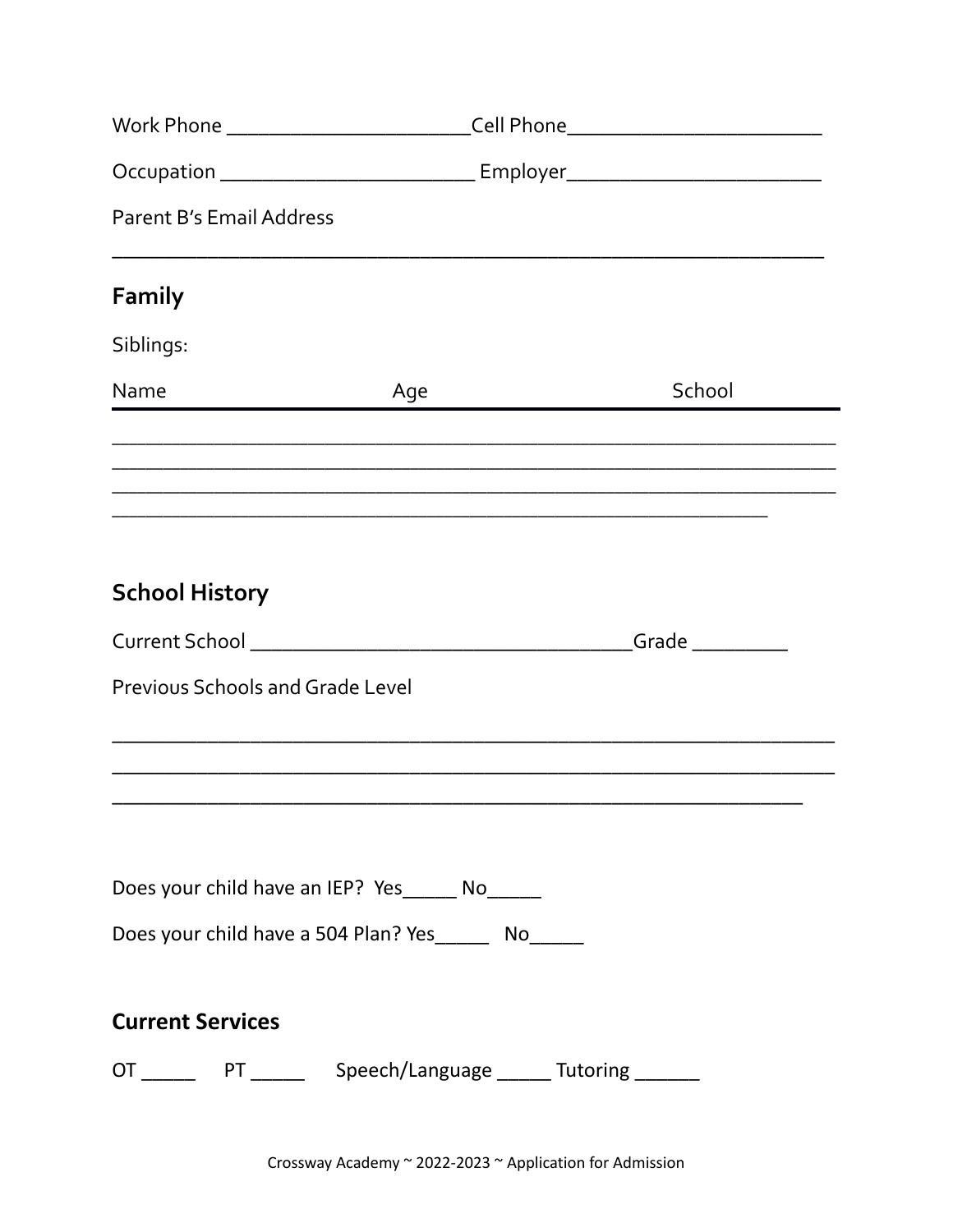List any other services your child is receiving:

# \_\_\_\_\_\_\_\_\_\_\_\_\_\_\_\_\_\_\_\_\_\_\_\_\_\_\_\_\_\_\_\_\_\_\_\_\_\_\_\_\_\_\_\_\_\_\_\_\_\_\_\_\_\_\_\_\_\_\_\_\_ **Medical Information** Please list name and phone numbers of all physicians seeing your child: \_\_\_\_\_\_\_\_\_\_\_\_\_\_\_\_\_\_\_\_\_\_\_\_\_\_\_\_\_\_\_\_\_\_\_\_\_\_\_\_\_\_\_\_\_\_\_\_\_\_\_\_\_\_\_\_\_\_\_\_\_\_\_\_\_\_\_ \_\_\_\_\_\_\_\_\_\_\_\_\_\_\_\_\_\_\_\_\_\_\_\_\_\_\_\_\_\_\_\_\_\_\_\_\_\_\_\_\_\_\_\_\_\_\_\_\_\_\_\_\_\_\_\_\_\_\_\_\_\_\_\_\_\_\_ \_\_\_\_\_\_\_\_\_\_\_\_\_\_\_\_\_\_\_\_\_\_\_\_\_\_\_\_\_\_\_\_\_\_\_\_\_\_\_\_\_\_\_\_\_\_\_\_\_\_\_\_\_\_\_\_\_\_\_\_\_\_\_\_\_\_\_ \_\_\_\_\_\_\_\_\_\_\_\_\_\_\_\_\_\_\_\_\_\_\_\_\_\_\_\_\_\_\_\_\_\_\_\_\_\_\_\_\_\_\_\_\_\_\_\_\_\_\_\_\_\_\_\_\_\_\_ Does your child have a diagnosis? Yes No If yes, please list: \_\_\_\_\_\_\_\_\_\_\_\_\_\_\_\_\_\_\_\_\_\_\_\_\_\_\_\_\_\_\_\_\_\_\_\_\_\_\_\_\_\_\_\_\_\_\_\_\_\_\_\_ Is your child currently taking medication? Yes \_\_\_\_\_\_ No \_\_\_\_\_ If yes, please list medications: \_\_\_\_\_\_\_\_\_\_\_\_\_\_\_\_\_\_\_\_\_\_\_\_\_\_\_\_\_\_\_\_\_\_\_\_\_\_\_\_\_\_\_\_\_\_\_\_\_\_\_\_\_\_\_\_\_\_\_\_\_\_\_\_\_\_\_ \_\_\_\_\_\_\_\_\_\_\_\_\_\_\_\_\_\_\_\_\_\_\_\_\_\_\_\_\_\_\_\_\_\_\_\_\_\_\_\_\_\_\_\_\_\_\_\_\_\_\_\_\_\_\_\_\_\_\_\_\_\_\_\_\_\_\_ \_\_\_\_\_\_\_\_\_\_\_\_\_\_\_\_\_\_\_\_\_\_\_\_\_\_\_\_\_\_\_\_\_\_\_\_\_\_\_\_\_\_\_\_\_\_\_\_\_\_\_\_\_\_\_\_\_\_\_\_\_\_\_\_\_\_\_ \_\_\_\_\_\_\_\_\_\_\_\_\_\_\_\_\_\_\_\_\_\_\_\_\_\_\_\_\_\_\_\_\_\_\_\_\_\_\_\_\_\_\_\_\_\_\_\_\_\_\_\_\_\_\_\_\_\_\_ Does your child need any assistance in the bathroom? Yes No If yes, please list: \_\_\_\_\_\_\_\_\_\_\_\_\_\_\_\_\_\_\_\_\_\_\_\_\_\_\_\_\_\_\_\_\_\_\_\_\_\_\_\_\_\_\_\_\_\_\_\_\_\_\_\_ Does your child display any behaviors that would impact their learning?

\_\_\_\_\_\_\_\_\_\_\_\_\_\_\_\_\_\_\_\_\_\_\_\_\_\_\_\_\_\_\_\_\_\_\_\_\_\_\_\_\_\_\_\_\_\_\_\_\_\_\_\_\_\_\_\_\_\_\_\_\_\_\_\_\_\_\_ \_\_\_\_\_\_\_\_\_\_\_\_\_\_\_\_\_\_\_\_\_\_\_\_\_\_\_\_\_\_\_\_\_\_\_\_\_\_\_\_\_\_\_\_\_\_\_\_\_\_\_\_\_\_\_\_\_\_\_\_\_\_\_\_\_\_\_

Yes<sup>No</sup>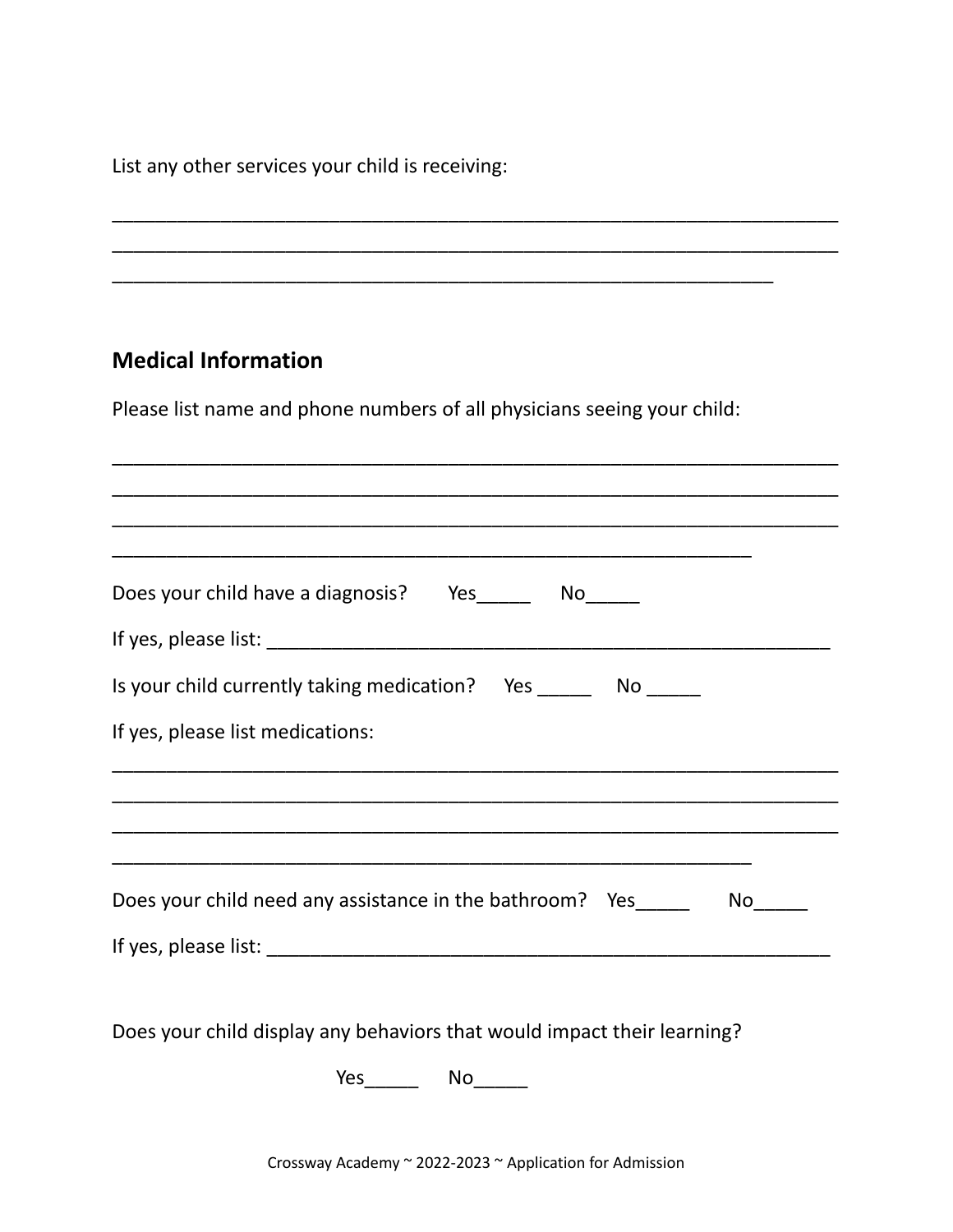Please Attach a Photo of the Student.

### **Crossway Academy Admissions Process**

#### **Step 1:**

If you have read the admissions guidelines and feel we may be a good fit for your child, please send an email to headofschoo[l@crosswayacademy.com,](mailto:alanna@crosswayacademy.com) or give us a call at 704-847-3911. In the email, tell us a little more about your child and what you are looking for in a new school.

\_\_\_\_\_\_\_\_\_\_\_\_\_\_\_\_\_\_\_\_\_\_\_\_\_\_\_\_\_\_\_\_\_\_\_\_\_\_\_\_\_\_\_\_\_\_\_\_\_\_\_\_\_\_\_\_\_\_\_\_\_\_\_\_

\_\_\_\_\_\_\_\_\_\_\_\_\_\_\_\_\_\_\_\_\_\_\_\_\_\_\_\_\_\_\_\_\_\_\_\_\_\_\_\_\_\_\_\_\_\_\_\_\_\_\_\_\_\_\_\_\_\_\_\_\_\_\_

\_\_\_\_\_\_\_\_\_\_\_\_\_\_\_\_\_\_\_\_\_\_\_\_\_\_\_\_\_\_\_\_\_\_\_\_\_\_\_\_\_\_\_\_\_\_\_\_\_\_\_\_\_\_\_\_\_\_\_\_\_\_\_\_\_\_\_

#### **Step 2:**

After a phone conference or contact via email, someone from our admissions team will contact you to schedule a tour. During this tour, we will conduct a brief parent interview.

#### **Step 3:**

After your tour, we will schedule a day for your child to spend some time with us here at Crossway. By observing your child among his or her peers, we can get a better understanding of their academic and social needs. We will also conduct some informal assessments during the student visit.

Prior to the student visit we will need the following items:

- 1. Completed application
- 2. Most recent student report cards
- 3. Immunization records
- 4. Copies of all IEP and 504 plans
- 5. All medical, therapeutic, and counseling evaluations and reports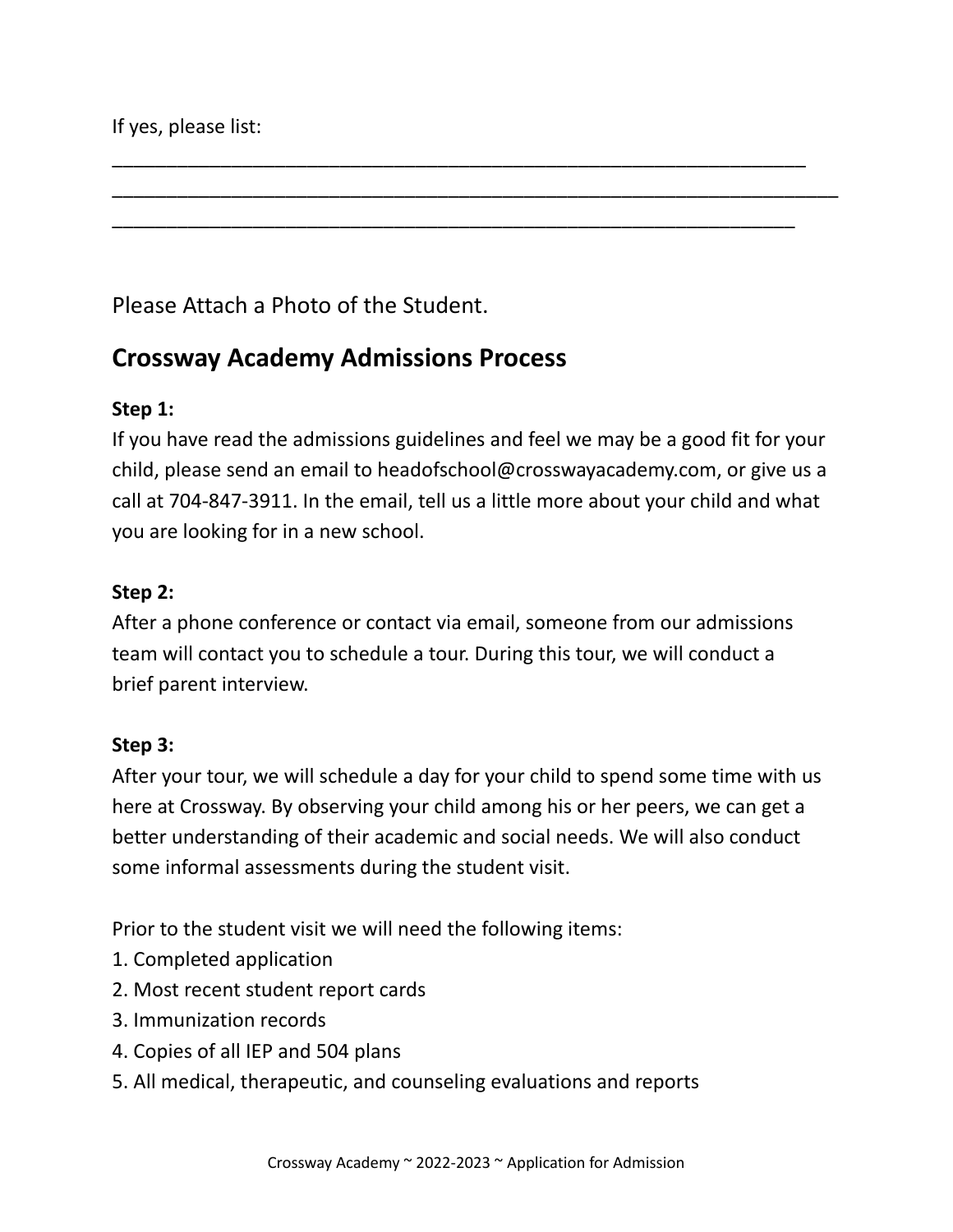6. Teacher/therapist recommendation form

#### **Step 4:**

The admissions team will meet within two weeks of the student visit to determine whether Crossway is the best fit for your child. We will then send you an email to let you know our decision. Please remember, we want the best educational setting for all students at Crossway. Services available and teacher-student ratio affect our decision.

## **Crossway Academy Admissions Guidelines**

Crossway Academy is specifically designed for students with unique learning profiles who are neuro atypical, and may benefit from a therapy-based approach to education. While no diagnosis is required, many of our students have been diagnosed with autism, specific learning disabilities, and/or other developmental or academic delays.

Finding the best school for your child is all about finding the right fit. We know this because our teachers also have children with special needs. If you are interested in learning more about our program here, please read the following profile of a Crossway student to see if he or she may be a good fit.

A Crossway Student:

- 1. Loves school, and has the ability to work within a small group.
- 2. Has attended at least one full year of preschool or kindergarten prior to attending Crossway.
- 3. Has age appropriate toileting skills.